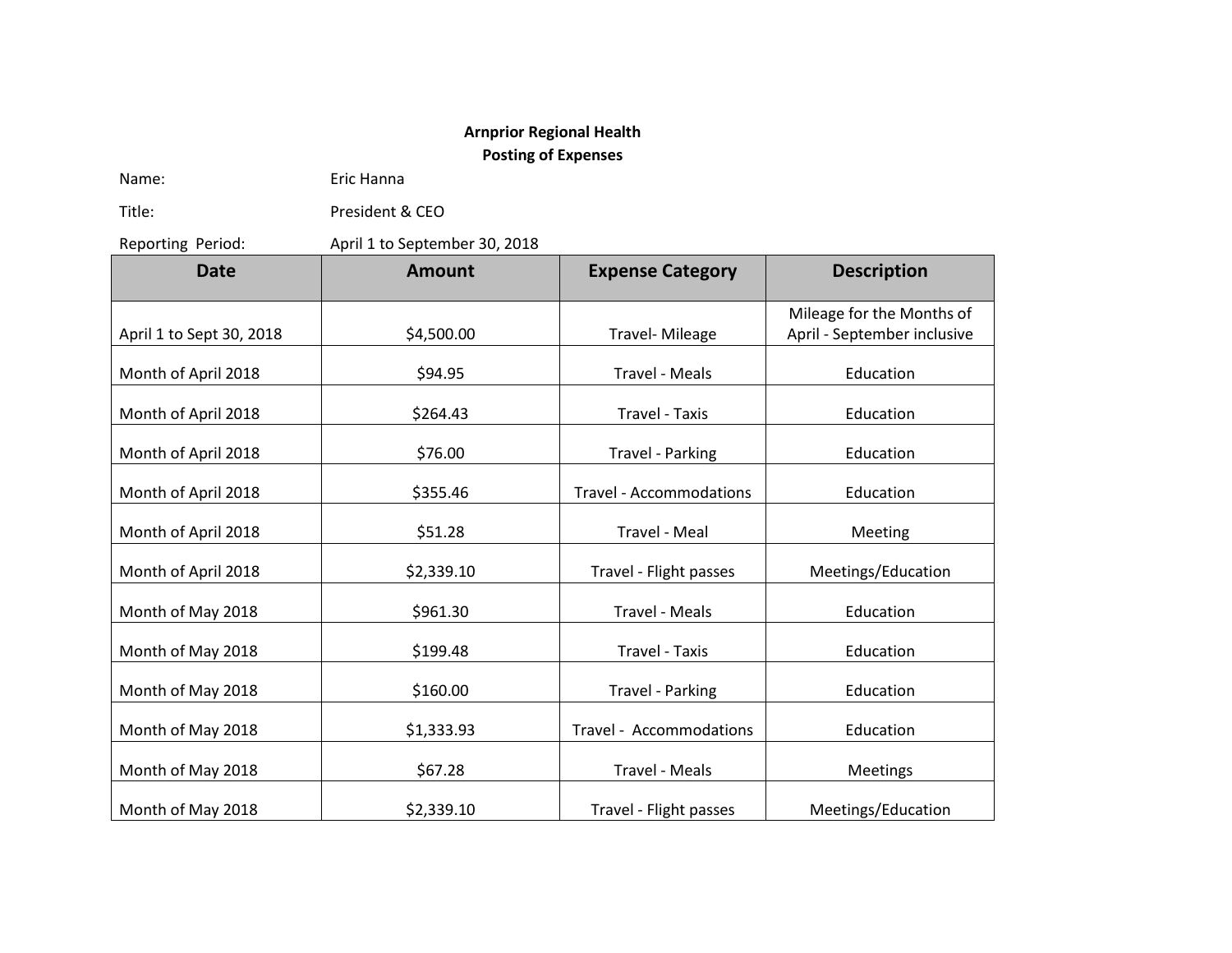| Month of July 2018      | \$69.27    | Travel - Meals         | <b>Meetings</b>    |
|-------------------------|------------|------------------------|--------------------|
| Month of August 2018    | \$168.24   | Travel - Meals         | <b>Meetings</b>    |
| Month of August 2018    | \$27.00    | Travel - Parking       | <b>Meetings</b>    |
| Month of September 2018 | \$2,454.36 | Travel - Flight passes | Meetings/Education |

Name: Susan Leach

Title: V.P. Patient & Resident Services/CNE

Reporting Period: April 1 to September 30, 2018 **Date Amount Expense Category Description** Month of April 2018 | \$112.80 Travel - Mileage  $\qquad$  Education Month of April 2018 | \$188.71 Sensing and the Superintendon Contraction Contraction Month of April 2018 | \$655.76 | Travel - Accommodations | Education Month of April 2018 | \$168.80 | Travel - Mileage | Meetings Month of September 2018 | \$13.00 | Travel - Parking | Meeting

Ron Marcotte

Title: V.P. Human Resources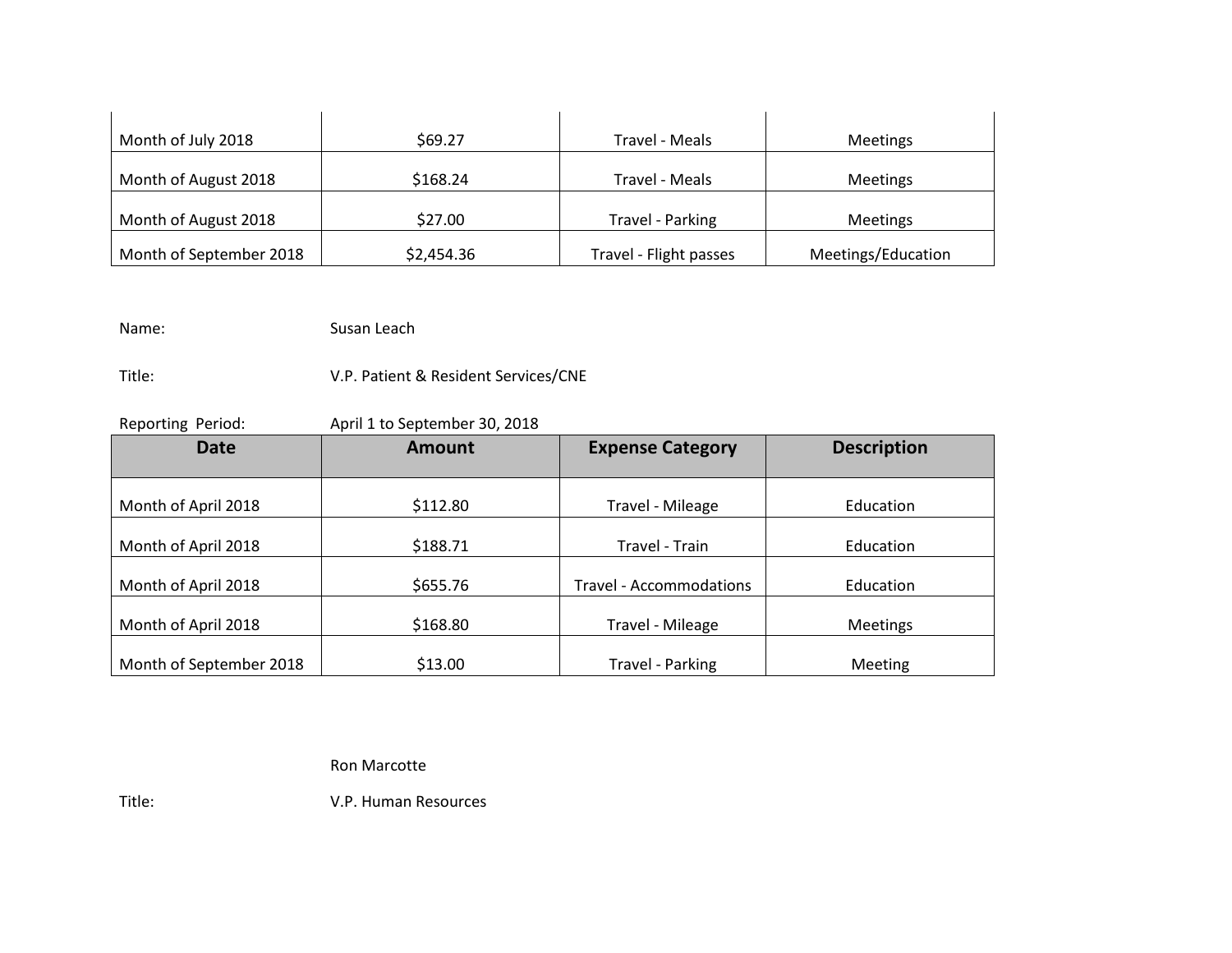| <b>Date</b>          | Amount   | <b>Expense Category</b> | <b>Description</b> |
|----------------------|----------|-------------------------|--------------------|
|                      |          |                         |                    |
| Month of April 2018  | \$62.55  | Travel - Mileage        | <b>Meeting</b>     |
| Month of April 2018  | \$20.49  | Travel - Meal           | Meeting            |
| Month of April 2018  | \$86.27  | Travel - Taxis          | <b>Meeting</b>     |
| Month of April 2018  | \$445.50 | Travel - Air            | Meeting            |
| Month of July 2018   | \$27.45  | Travel - Mileage        | <b>Meeting</b>     |
| Month of August 2018 | \$63.90  | Travel - Mileage        | <b>Meeting</b>     |
| Month of August 2018 | \$28.00  | Travel - Parking        | Meeting            |

Valerie Habraken

Title: Board Trustee

Reporting Period: April 1 to September 30, 2018

| <b>Date</b>       | <b>Amount</b> | <b>Expense Category</b> | <b>Description</b> |
|-------------------|---------------|-------------------------|--------------------|
| Month of May 2018 | \$39.01       | Travel - Mileage        | Education          |
| Month of May 2018 | \$26.90       | Travel - Meals          | Education          |
| Month of May 2018 | \$34.51       | Travel - Parking        | Education          |
| Month of May 2018 | \$250.01      | Travel - Air            | Education          |
| Month of May 2018 | \$545.30      | Travel - Accommodation  | Education          |